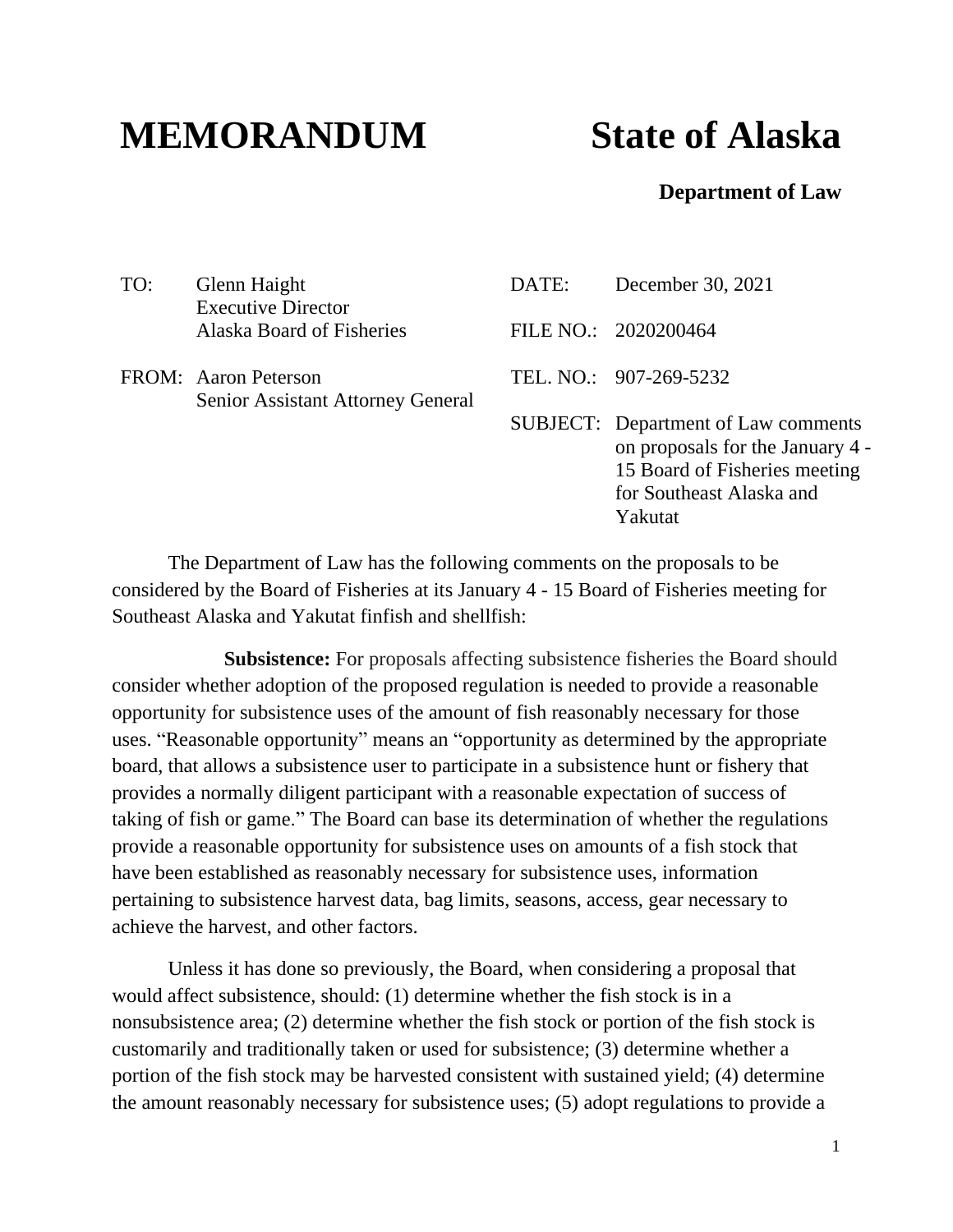reasonable opportunity for subsistence uses; and (6) if the harvestable amount is not sufficient lo allow for subsistence uses and other consumptive uses, adopt regulations to reduce or eliminate other uses in order to provide a preference and reasonable opportunity for subsistence uses.

If the harvestable amount is insufficient to allow subsistence uses and other consumptive uses, the Board must adopt regulations to reduce or eliminate other uses in order to provide a reasonable opportunity for subsistence uses. If the harvestable portion of the fish stock is not sufficient to provide a reasonable opportunity for all subsistence uses, the Board must eliminate nonsubsistence consumptive uses and distinguish among the subsistence users based on the Tier II criteria. AS 16.05.258(b)(4)(B)(i), (iii). However, the Board may not consider the criteria in clause (ii), proximity of domicile to the fish stock, because it was ruled unconstitutional in State v. Kenaitze Indian Tribe, 894 P.2d 632 (Alaska 1995) ("The Tier II proximity of the domicile factor violates sections 3, 15, and 17 of article VIII of the Alaska Constitution, because it bars Alaska residents from participating in certain subsistence activities based on where they live.")

**Allocation:** When allocating fishery resources among nonsubsistence uses, the Board should reference the allocation criteria in AS 16.05.251(e) in accordance with 5 AAC 39.205 and 91-129-FB. The Alaska Supreme Court has held that the allocation criteria apply to allocations among use categories (i.e., personal use, sport, guided sport, and commercial) as well as among subgroups of those categories (e.g., drift and setnet commercial fisheries). However, the Alaska Supreme Court has also held that the Board may not allocate "within" a particular fishery (same gear and same administrative area).

Some regulatory proposals will have significant allocative impacts even though allocation is not their intended purpose. When considering such proposals, the Board should address the allocation criteria or explain why the criteria are not applicable. The Board may determine that a proposal does not have a significant allocative impact, even if the record contains comments to contrary from the public or the Department, as long as the record reflects a reasonable basis for the Board's determination. If there is doubt about whether a proposal has significant allocation impacts, Law recommends that the allocation criteria be reviewed on the record.

Where more than one proposal will have similar effects, Board members may incorporate by reference their discussion of the allocation criteria with regard to a prior proposal.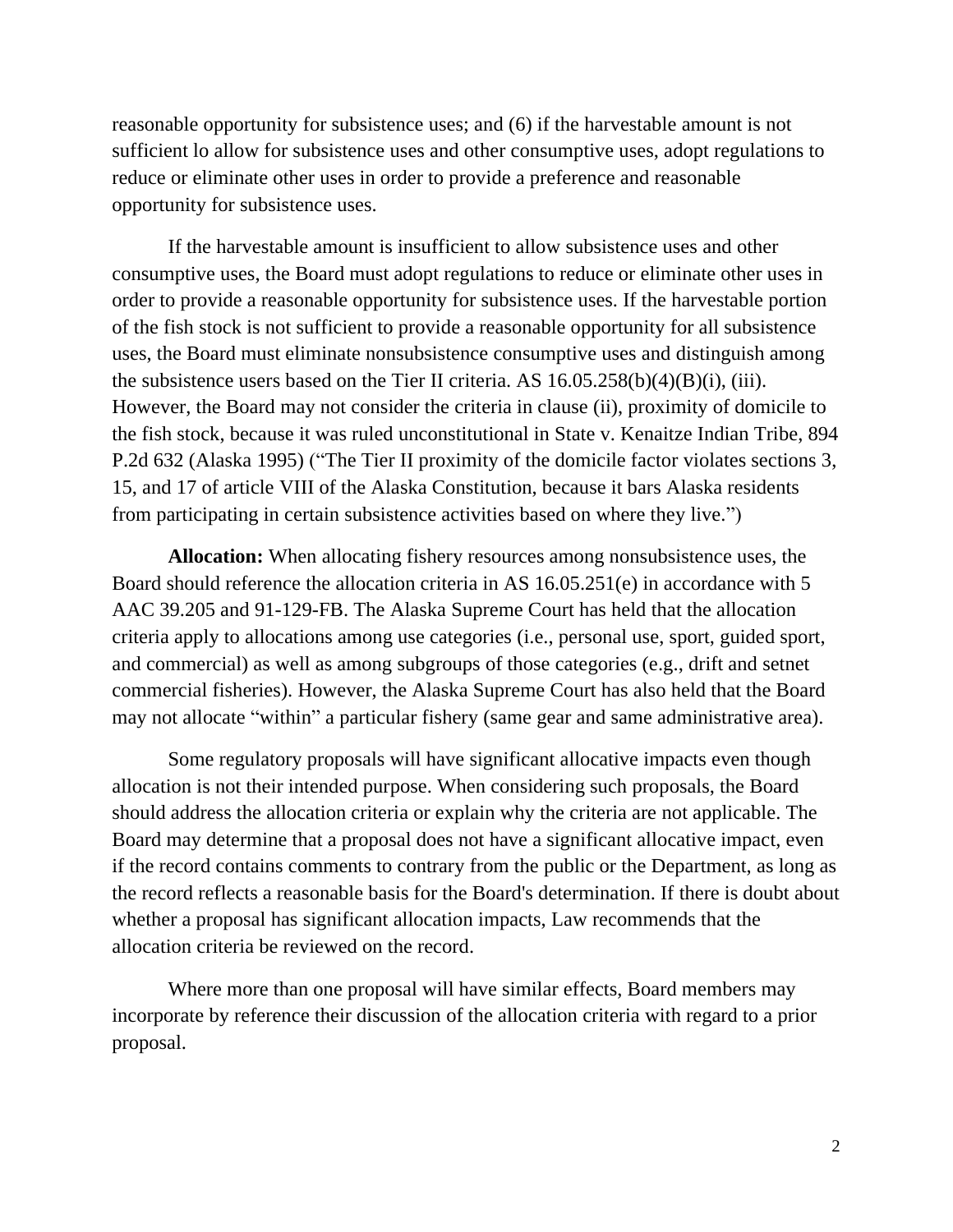**Policy for the management of sustainable salmon fisheries:** The Board has adopted a "Policy for the management of sustainable salmon fisheries" at 5 AAC 39.222. Board members should review the policy thoroughly and ensure that the standards outlined in the policy have been considered on the record in any proposal dealing with salmon management. For purposes of the sustainable salmon fisheries policy, the Board has defined sustained yield as: "an average annual yield that results from a level of salmon escapement that can be maintained on a continuing basis; a wide range of average annual yield levels is sustainable; a wide range of annual escapement levels can produce sustained yields." 5 AAC 39.222(f).

**Proposal 87:** This proposal would require the department to "[c] reate a cell phone app for the collection of catch date in real time" that would report weekly. Several other proposals seek to create similar data collection and reporting programs. The department usually indicates that it would be required to develop a new program (including a new app) and that it would require increased staffing to compile effort and harvest data that would be collected. Because the Board has no administrative, budgeting, or fiscal powers over the Department, any Department concerns about funding for a particular reporting system should be considered before adopting this kind of proposal.

This proposal would also require a tax on "individual fish box[es] leaving the area." The Board has no authority to create a tax on boxes of fish "leaving the area."

**Proposal 116:** This proposal would require commercial troll fishermen to sell king salmon caught during periods outside king salmon retention periods for one dollar. The board may regulate commercial fishing as needed for the conservation, development, and utilization of fisheries, but regulating the price for which fish must be sold is probably not within the authority of the Board.

**Proposals 137:** This proposal would prohibit taking fish by proxy in the personal use fishery at Sweetheart Creek. AS 16.05.405(a) states that fish may be harvested primarily for food on behalf of another person "subject to regulations adopted by the Board of Fisheries." The beneficiary receiving the fish must be "a person with physical or developmental disabilities, or a person who is 65 years of age or older."

**Proposals 165 and 166:** Proposal 165 would create a new food and bait fishery which would harvest herring remaining from the commercial sac roe GHL. Proposal 166 would create an open pound herring spawn on kelp fishery in Sitka Sound.

The Board has general authority over fishing means and methods, but the Board does not have the authority to limit access to a fishery. The Commercial Fisheries Entry